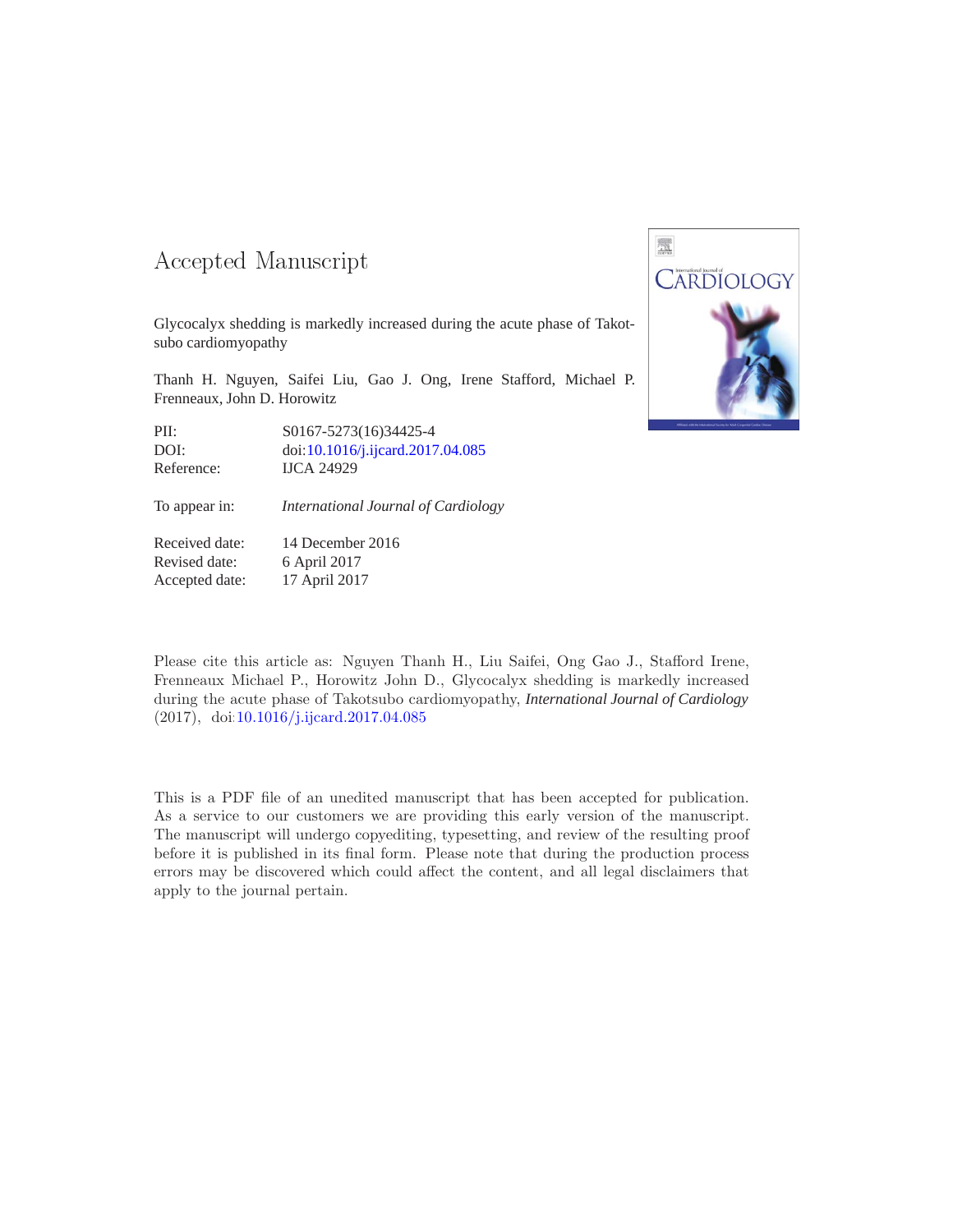### **TITLE PAGE**:

**(a) Title:** Glycocalyx shedding is markedly increased during the acute phase of

ACCEPTED MANUSCRIPT

Takotsubo cardiomyopathy

**(b) Authors:**

\* Thanh H. Nguyen MD, M.Med.Sci, PhD1,2

 $*$  Saifei Liu PhD<sup>1,2</sup>

Gao J Ong  $MBBS<sup>1,2</sup>$ 

Irene Stafford  $BSc<sup>1</sup>$ 

Michael P. Frenneaux MBBS, MD, FRCP<sup>3</sup>

John D. Horowitz MBBS, B.Med.Sci (Hons), PhD, FRACP<sup>1,2</sup>

- 1. The Queen Elizabeth Hospital, Department of Cardiology,
- 2. The University of Adelaide, Australia
- 3. Norwich Medical School, University of East Anglia, Norwich, United Kingdom

\* These authors contributed equally to the study.

All authors take responsibility for all aspects of the reliability and freedom from bias of the data presented and their discussed interpretation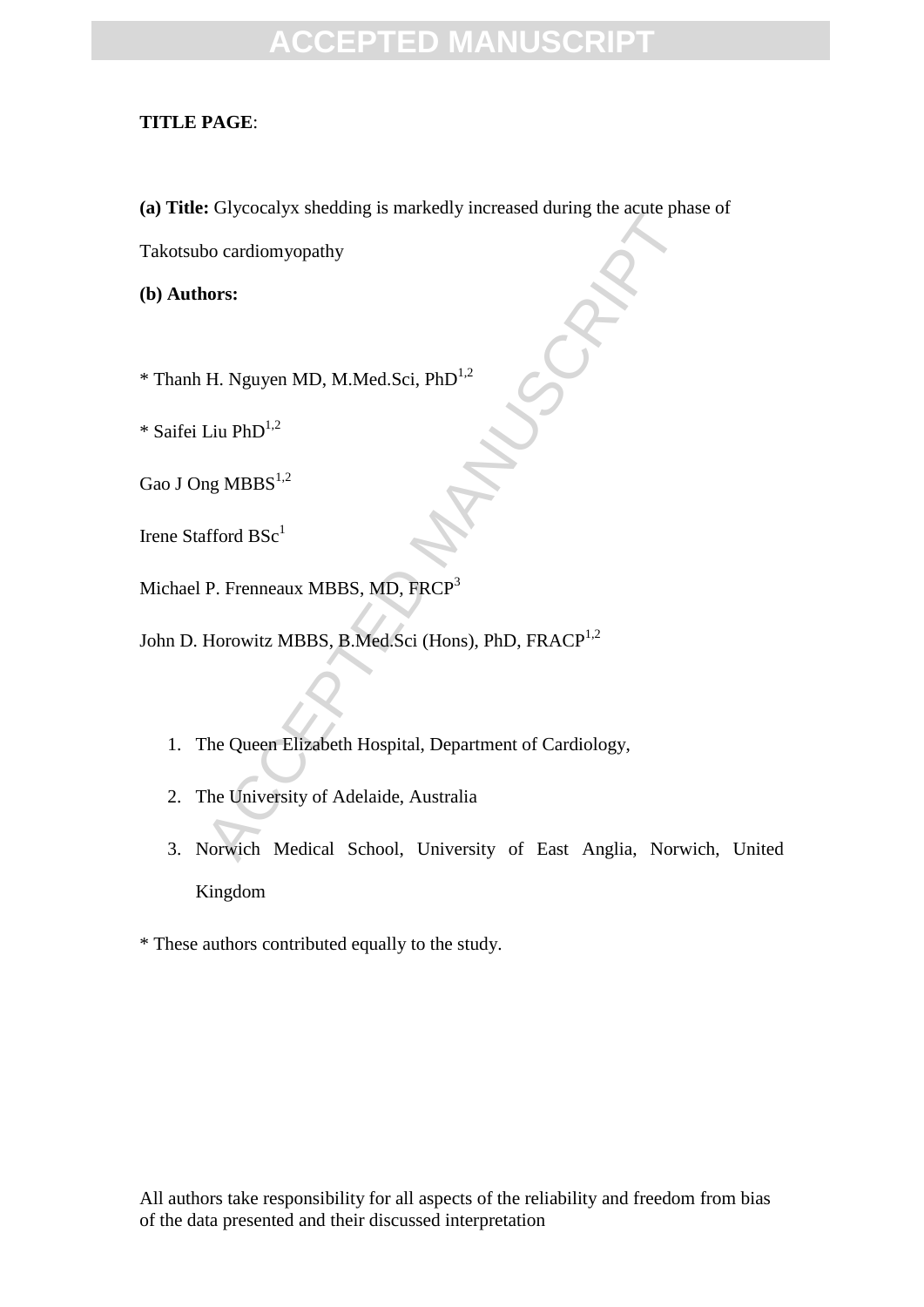#### **(c) Address for correspondence**

Professor John D Horowitz

Postal address: Cardiology Unit, The Queen Elizabeth Hospital, 28 Woodville Road,

Woodville South, SA 5011, Australia

E-mail: <john.horowitz@adelaide.edu.au>

RACCEPTED

Telephone: 61(08) 8222 6725

Fax: 61(08) 8222 6422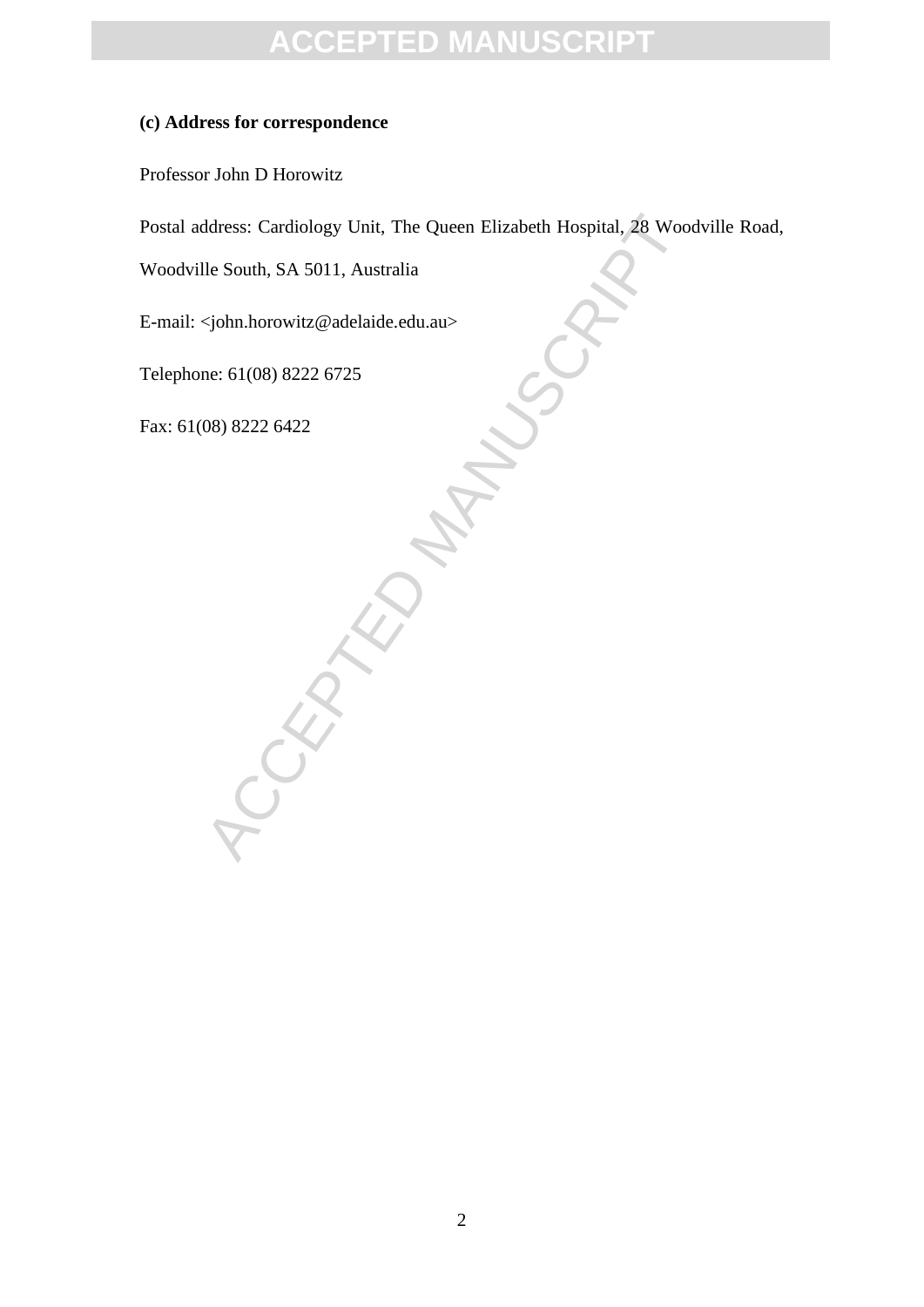#### **ABSTRACT**

idative stress are associated with variable "shedding" of the endot<br>yx (GCS) which can be quantitated ex vivo by release into plasm<br>yx components such as Syndecan-1 (SD-1). Previous studies have<br>f both catecholamines and B **Background:** Acute myocardial infarction (AMI) and other forms of myocardial acute oxidative stress are associated with variable "shedding" of the endothelial glycocalyx (GCS) which can be quantitated ex vivo by release into plasma of glycocalyx components such as Syndecan-1 (SD-1). Previous studies have implicated release of both catecholamines and BNP as potential accentuating factors in GCS: since these are prominent aspects of the pathogenesis of Takotsubo cardiomyopathy (TTC), we hypothesised that TTC is associated with increased GCS and the extent of GCS is predictable on the basis of NT-proBNP and catecholamine releases.

**Methods:** SD-1 concentrations were measured in 48 TTC patients acutely and after 3 months, and compared with those in 12 healthy controls, and 17 patients with AMI. Correlations were sought between SD-1 levels markers of severity of TTC episodes in individual patients.

**Results:** Acute SD-1 concentrations in TTC patients were elevated significantly (p < 0.0001, 1-way ANOVA) compared to control values. There were no significant correlations between SD-1 concentrations and any markers of severity of acute TTC episodes, such as NT-proBNP or catecholamine release. Over 3 months, SD-1 concentrations fell significantly ( $p = 0.0002$ ) to approximately the same values as in control subjects.

**Conclusions:** TTC is associated acutely with a marked increase in GCS. Potentially, GCS might contribute to increased coronary vascular permeability in TTC, thus dissociating development of myocardial oedema from severity of associated inflammation. Prevention of GCS represents a potential therapeutic option in TTC.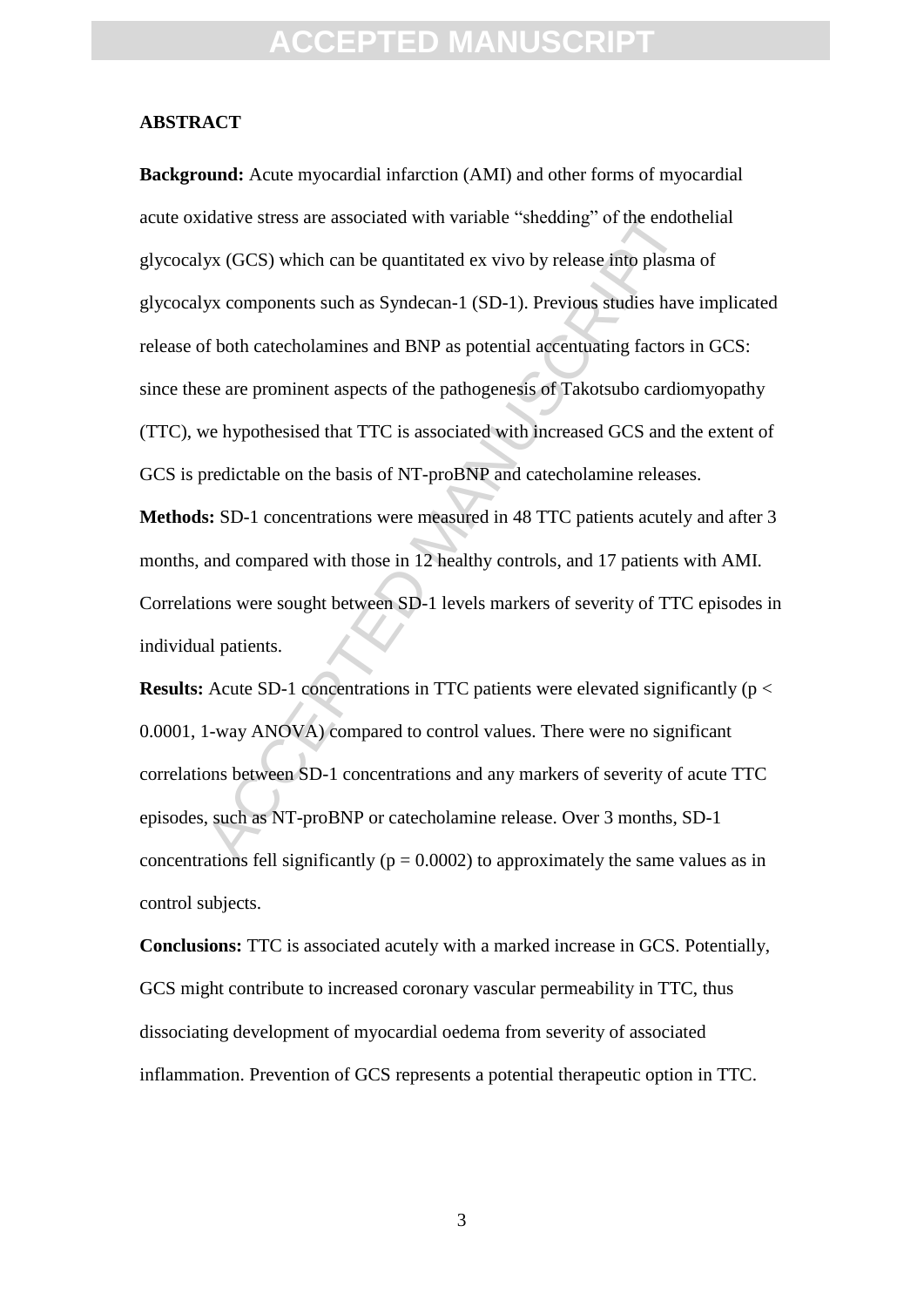### **Acknowledgements**

We would like to acknowledge help provided by the medical staff, nursing staff and echocardiogram technicians at the Queen Elizabeth Hospital, Lyell McEwin Hospital and Royal Adelaide Hospitals

### **Funding**

G.J.O. was supported by a PhD scholarship through the University of Adelaide.

### **Conflicts of Interest**

The authors have no conflicts of interest to declare.

RANCE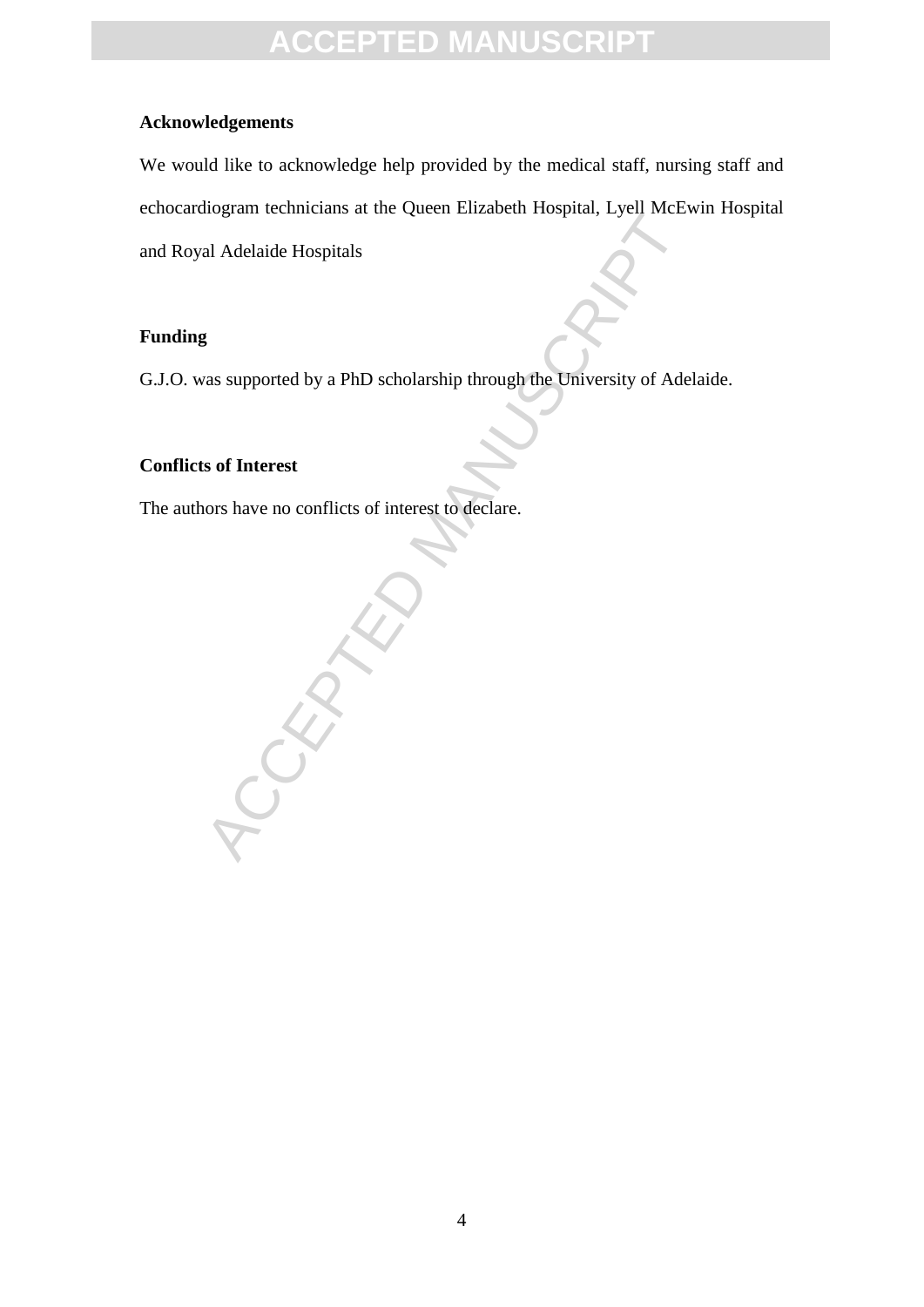**Key words:** Takotsubo cardiomyopathy, glycocalyx shedding, syndecan-1, myocardial inflammation.

-ORD MANUSCRIPT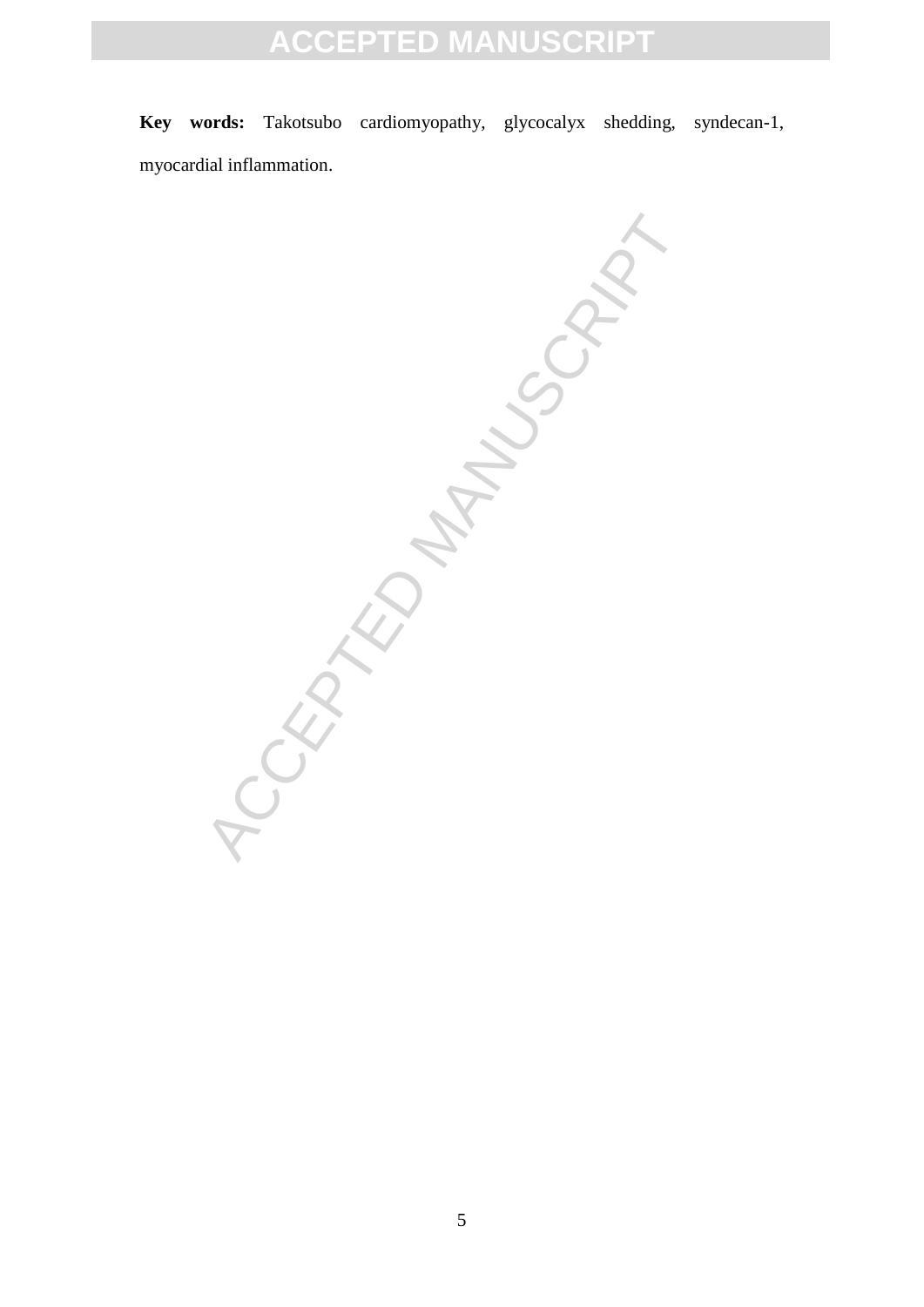#### **MAIN TEXT**

#### **1. Introduction**

bo cardiomyopathy (TTC) or "broken heart syndrome" is a form of<br>lly reversible acute left ventricular systolic dysfunction which affer<br>aged over 50 years, usually after physical or emotional stress and<br>es acute myocardial Takotsubo cardiomyopathy (TTC) or "broken heart syndrome" is a form of potentially reversible acute left ventricular systolic dysfunction which affects mainly women aged over 50 years, usually after physical or emotional stress and often resembles acute myocardial infarction (AMI) clinically [1]. It is interesting to reflect that although TTC was first characterised only 24 years ago [2], it is anything but rare, accounting for approximately 10% of "heart attacks" in women [3] . It has been recently reported in a large cohort study that TTC is associated with a substantial early mortality rate due to lethal arrhythmias and cardiogenic shock [4]. In-hospital mortality rates are approximately 2-6%, with high levels of residual disability for at least 3 months [3], and high risk of recurrence [5]. There are currently no proven strategies for the treatment of acute TTC or for the prevention of recurrence and these are urgently required.

TTC is known to be precipitated by surges of catecholamine release/exposure, in ageing (especially female) hearts. Recent studies have suggested that TTC is associated with a marked increase in markers of myocardial inflammation [such as brain natriuretic peptide (BNP)/NT-proBNP release [6] and prolonged myocardial oedema on cardiovascular magnetic resonance (CMR) [7] and with a substantial associated reduction in myocardial phosphocreatine to ATP ratio (PCr : ATP) [8], indicative of energetic impairment.

AMI and other forms of myocardial acute oxidative stress are associated with variable "shedding" of vascular and other glycocalyx [9], which controls both permeability and shear sensing in the macro-and micro-vasculature. This glycocalyx shedding (GCS) can be quantitated by release into plasma of glycocalyx components such as

6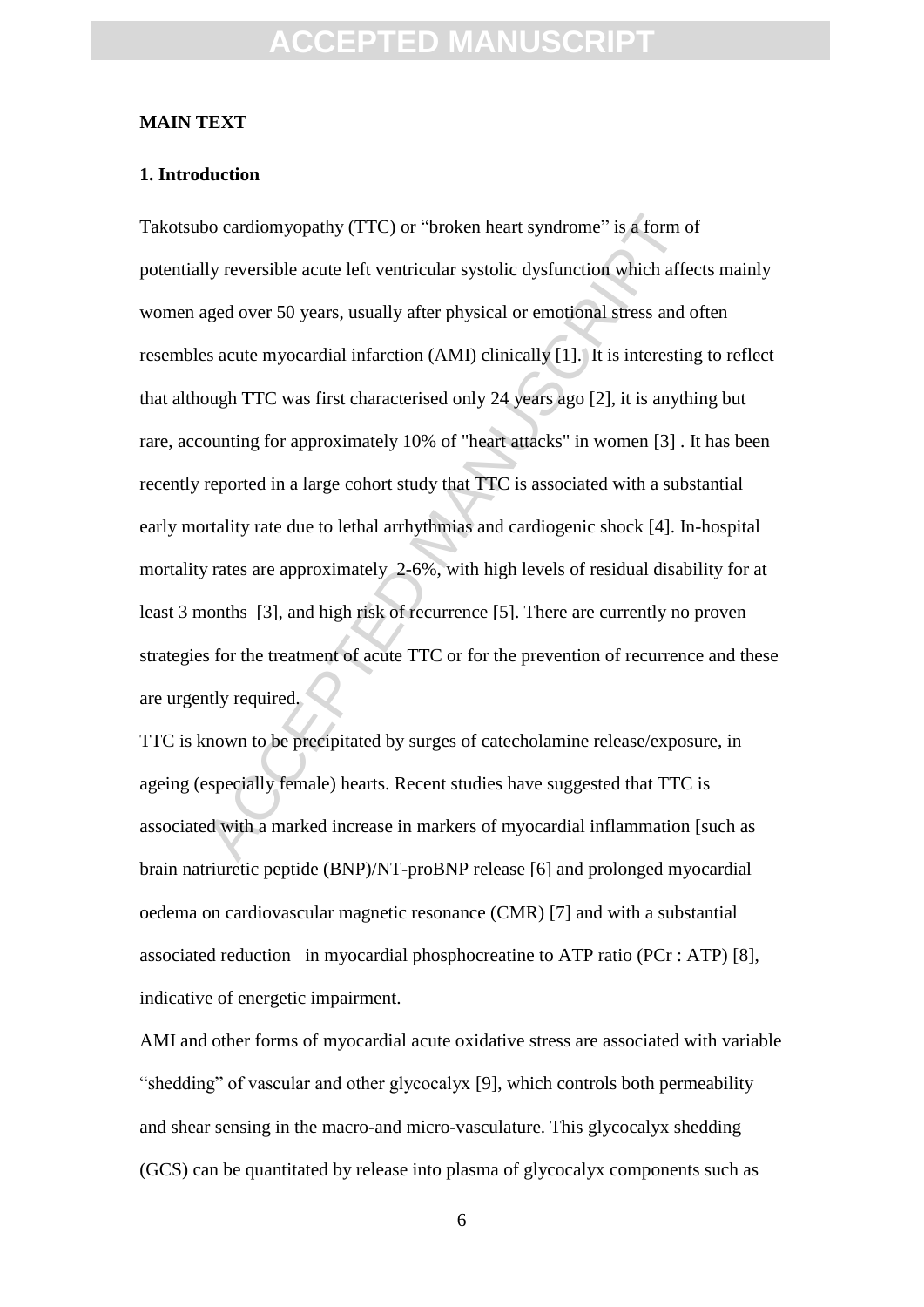Syndecan-1 (SD-1), which is the most prevalent proteoglycan. Previous in vitro studies have implicated release both of catecholamines [10] and BNP [11] as potential accentuating factors in GCS: since these are prominent aspects of the pathogenesis of TTC, we hypothesised that TTC (i) would be associated with increased GCS both acutely and during subsequent 3 months of continued myocardial inflammation and (ii) extent of GCS would be predictable on the basis of NT-proBNP and catecholamine release.

**2. Methods:** The study was designed as a comparison between cases of TTC and healthy postmenopausal female controls; a small group of patients with AMI, which is known to be associated with SD-1 release [9], served as a comparator group.

#### **2.1 Patient population**

(a) TTC group.

the physics in Sec. since these are positional targeted of the plant<br>hypothesised that TTC (i) would be associated with increased GC<br>and during subsequent 3 months of continued myocardial inflamm<br>to f GCS would be predict Consecutive TTC patients were prospectively identified on the basis of the following criteria: (1) chest pain and/or dyspnoea  $\geq$  30min, (2) ST/T wave changes and/or biomarker elevation, (3) periapical or midventricular akinesis/hypokinesis, and (4) no evidence for a diagnosis of myocardial infarction on coronary angiography or cardiovascular magnetic resonance (CMR).

(b) Control group.

The control group of 12 females were recruited via newspaper advertisements. Subjects with current or previous symptomatic myocardial ischaemia were excluded.

(c) AMI group.

Patients who had been diagnosed with an AMI ( $23 \pm 6$  hours post onset of symptoms) were selected ( $n = 17$ ).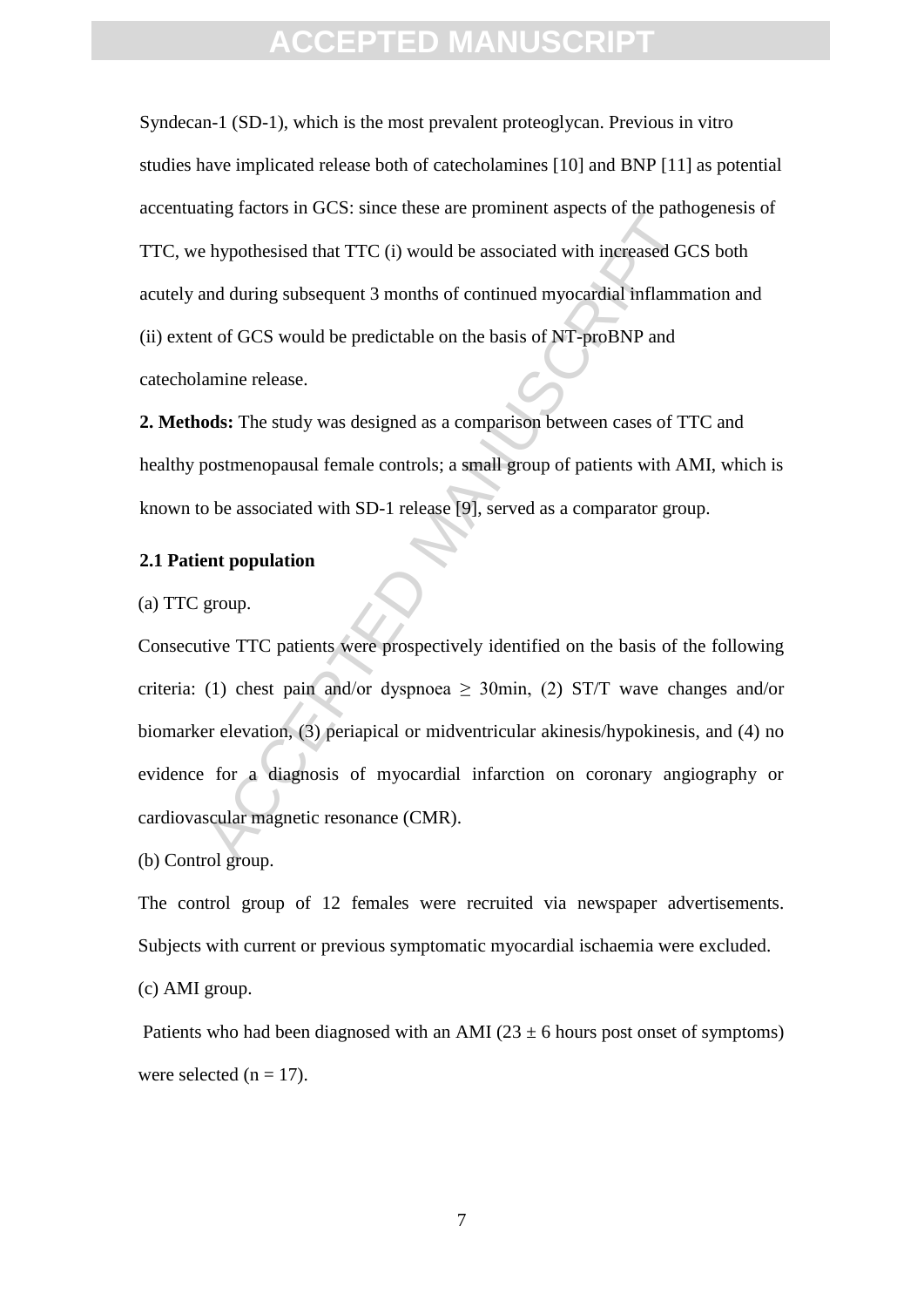For both TTC and AMI patients' blood, sampling for SD-1 levels occurred 1-3 days post onset of symptoms. In 36 of 48 TTC patients, the blood samples were taken within 24 hours post onset of symptoms.

istigation complies with the principles outlines in the Declaration<br>approved by the Institutional Ethics of Human Research Commin<br>Adelaide Health Service: the Queen Elizabeth Hospital and Ly<br>for protocol number: 009014). W This investigation complies with the principles outlines in the Declaration of Helsinki and was approved by the Institutional Ethics of Human Research Committee (Central Northern Adelaide Health Service: the Queen Elizabeth Hospital and Lyell McEwin Hospital; protocol number: 009014). Written informed consent was obtained from all participants before study entry.

### **2.2 Quantitation of glycocalyx shedding**

Venous blood specimens were collected into EDTA-coated tubes, centrifuged at 4 °C at 1000g for 10 mins, and plasma was stored at −80 °C until assay. GCS was quantitated via measurement of syndecan-1 concentrations in plasma (sCD138 ELISA Kit, Diaclone Research, France). In the TTC patients, these evaluations occurred at the time of diagnosis and 3 months thereafter.

### **2.3 Relationships between glycocalyx shedding and severity of TTC**

#### (a) Biochemical correlates

Plasma concentrations of normetanephrine and metanephrine, non-acidic derivatives of norepinephrine and epinephrine, were measured by liquid chromatography/tandem mass spectrometry (LC-MS/MS).

Serial routine biochemical investigations including assays of plasma NT-proBNP using immunoassay (Elecsys E 170, Roche Diagnostics, Mannheim, Germany), high sensitivity plasma C-reactive protein (hs-CRP) concentrations utilizing a latexenhanced immunoturbidometric assay (Olympus au5400, Dallas, Texas, USA), Creatine kinase (CK), and troponin T were performed.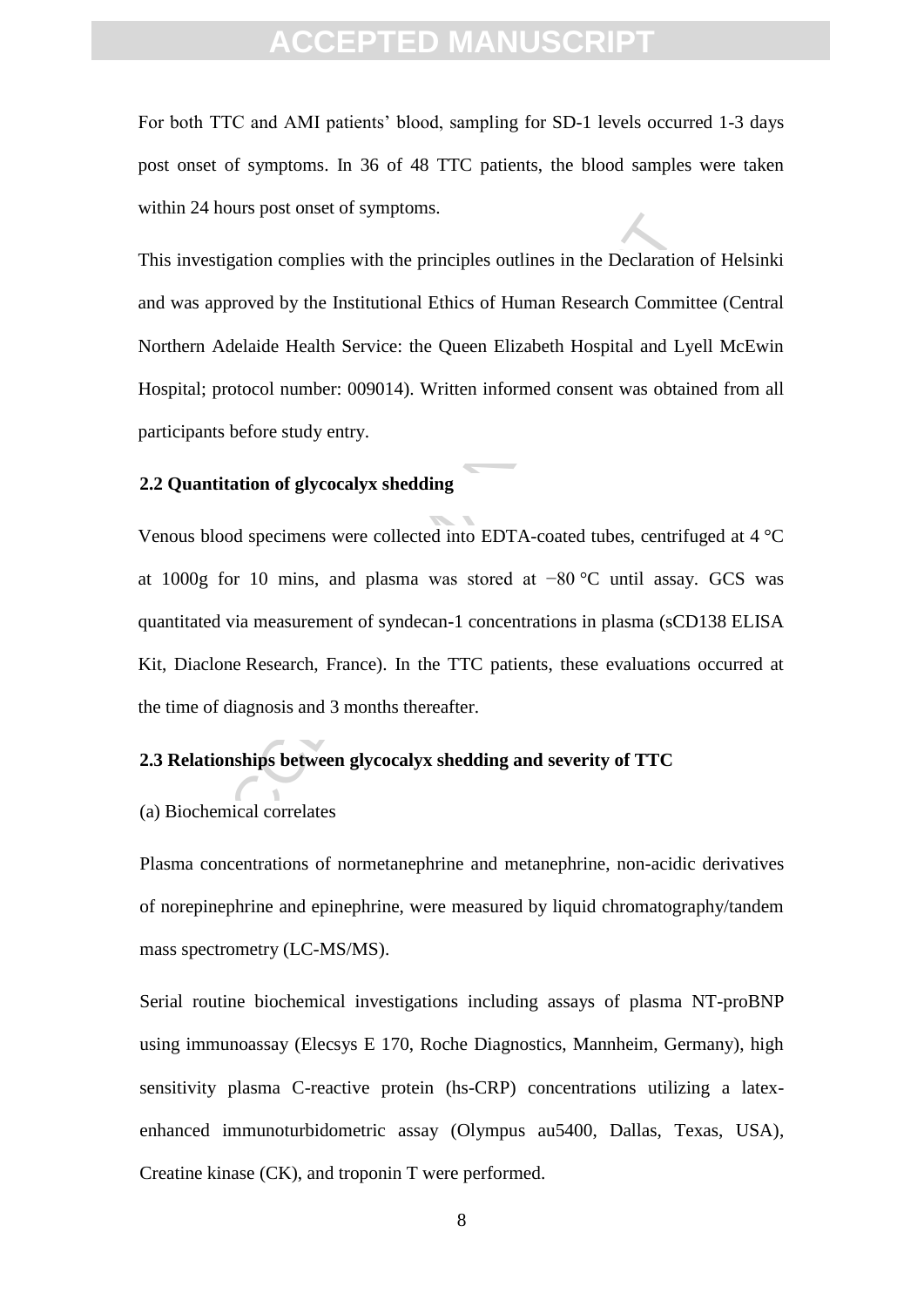#### (b) Pathophysiological correlates

The lowest blood pressure during the first 24 hours of admission was obtained from patients' clinical records. Global indices of LV deficit and tissue inflammation were derived from echocardiographic and cardiovascular magnetic resonance imaging studies. T2-weighted CMR was performed as previously described utilizing a Philips Achieva 1.5 Tesla machine (Best, Netherlands)[7]. T2-weighted signal intensity (T2w-SI) was utilized as an index of myocardial oedema/inflammation.

#### **2.4 Statistics**

Data were analyzed using the SPSS software (version 15, Chicago, Illinois, USA) and presented as mean and SD or median and interquartile range depending on data distributions.

clinical records. Global indices of LV deficit and tissue inflammat<br>from echocardiographic and cardiovascular magnetic resonance in<br>T2-weighted CMR was performed as previously described utilizit<br>1.5 Tesla machine (Best, Ne Comparisons between SD-1 levels in TTC patients at admission, AMI patients and control subjects were performed utilizing 1-way ANOVA. Unpaired t-tests were utilized further to compare the differences in SD-1 levels between individual groups (controls vs. acute TTC and acute TTC vs. AMI). P values were corrected for multiple testing using Bonferroni correction. A separate comparison between acute vs. 3 month TTC values was analyzed utilizing paired t-tests.

In order to test the hypothesis that the extent of GCS is correlated with markers of TTC severity, syndecan-1 concentrations were correlated with (i) acute LV function, (ii) lowest blood pressure (BP) on admission, (iii) peak plasma catecholamine levels, and (iv) hs-CRP, NT-proBNP concentrations, and T2 signal intensity (T2-SI) via linear regression or Spearman's correlation as appropriate. To evaluate potential determinants of acute GCS, backwards stepwise multiple logistic regression was performed. Parameters for inclusion in multivariate analysis were chosen on the bases of (i) a priori hypothetical rational for association (age, lowest BP within 24 hours of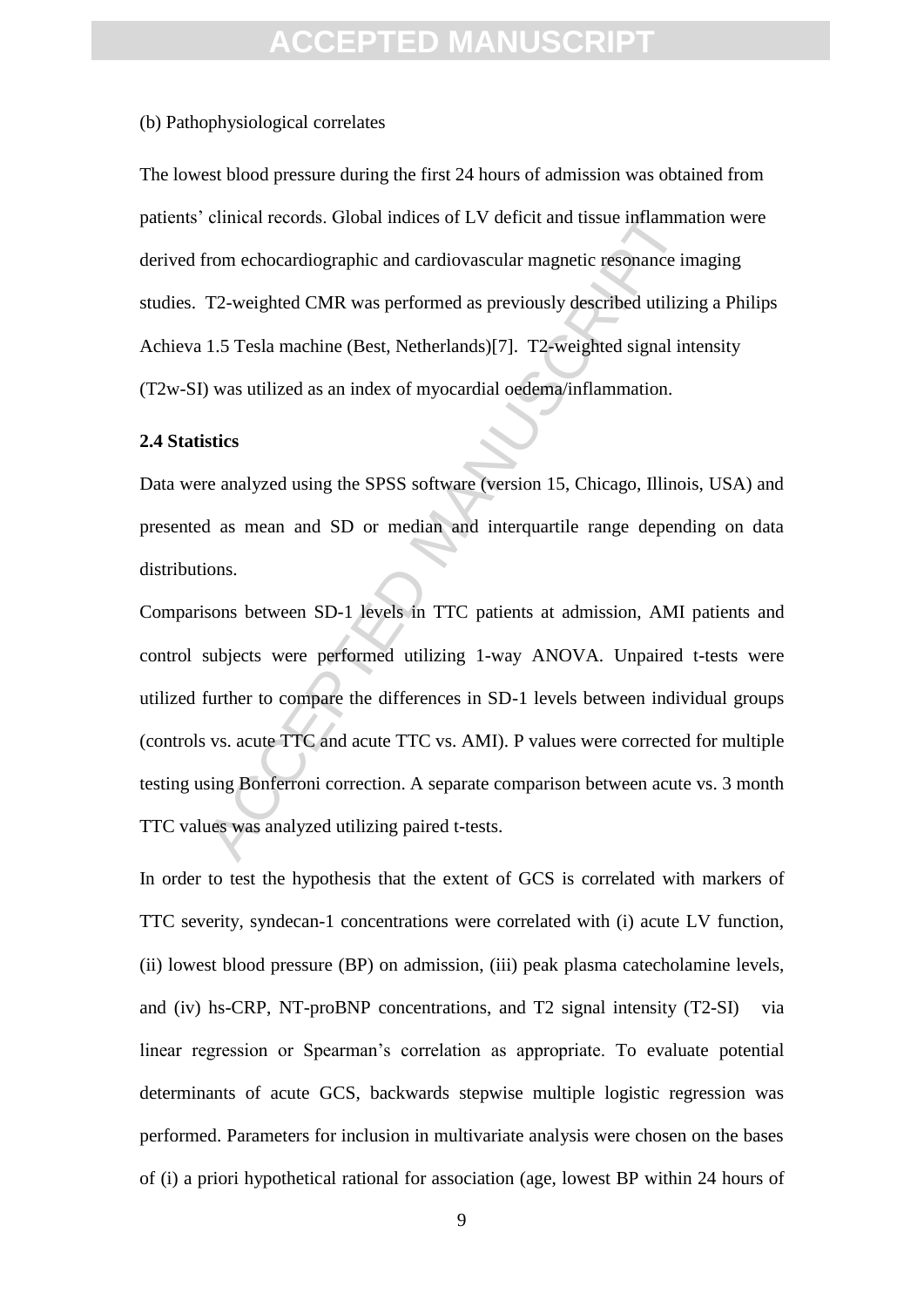### FPTED MANI

admission, acute LVEF, Troponin concentrations), and/or (ii) association ( $p < 0.2$ ) on univariate analysis (NT-proBNP, metanephrine concentrations).

A value of  $p < 0.05$  was considered significant.

#### **3 Results**

#### **3.1 Patients' characteristics**

Solution of the state of the study population (TTC, control and AM<br>are described in the Table. 48 female patients diagnosed with<br>There were no differences in age, gender and cardiovascular<br>the TTC, control and AMI subject The clinical characteristics of the study population (TTC, control and AMI reference groups) are described in the Table. 48 female patients diagnosed with TTC were studied. There were no differences in age, gender and cardiovascular risk factors between the TTC, control and AMI subjects.

### **3.2 Glycocalyx shedding in TTC**

(a) SD-1 elevations in TTC

As shown in Figure 1, the SD-1 concentrations were on average 56 µg/L higher for patients in the acute phase of TTC than for healthy subjects [mean  $97 \pm 65$  (SD) vs.  $41 \pm 10$  µg/L, p = 0.005, unpaired t-test, corrected for multiple testing using Bonferroni test].

(b) SD-1 elevations in AMI

SD-1 levels were lower in acute TTC compared to acute MI patients (mean  $97 \pm 65$ ) vs.  $256 \pm 208$  µg/L, p < 0.0001, unpaired t-test, corrected for multiple testing using Bonferroni test).

(c) Despite incomplete resolution of inflammation, SD-1 concentrations at 3 months post TTC attacks fell significantly in comparison with the acute levels ( $p = 0.0002$ , paired t-test) and did not differ significantly from values as in control subjects (Figure 2).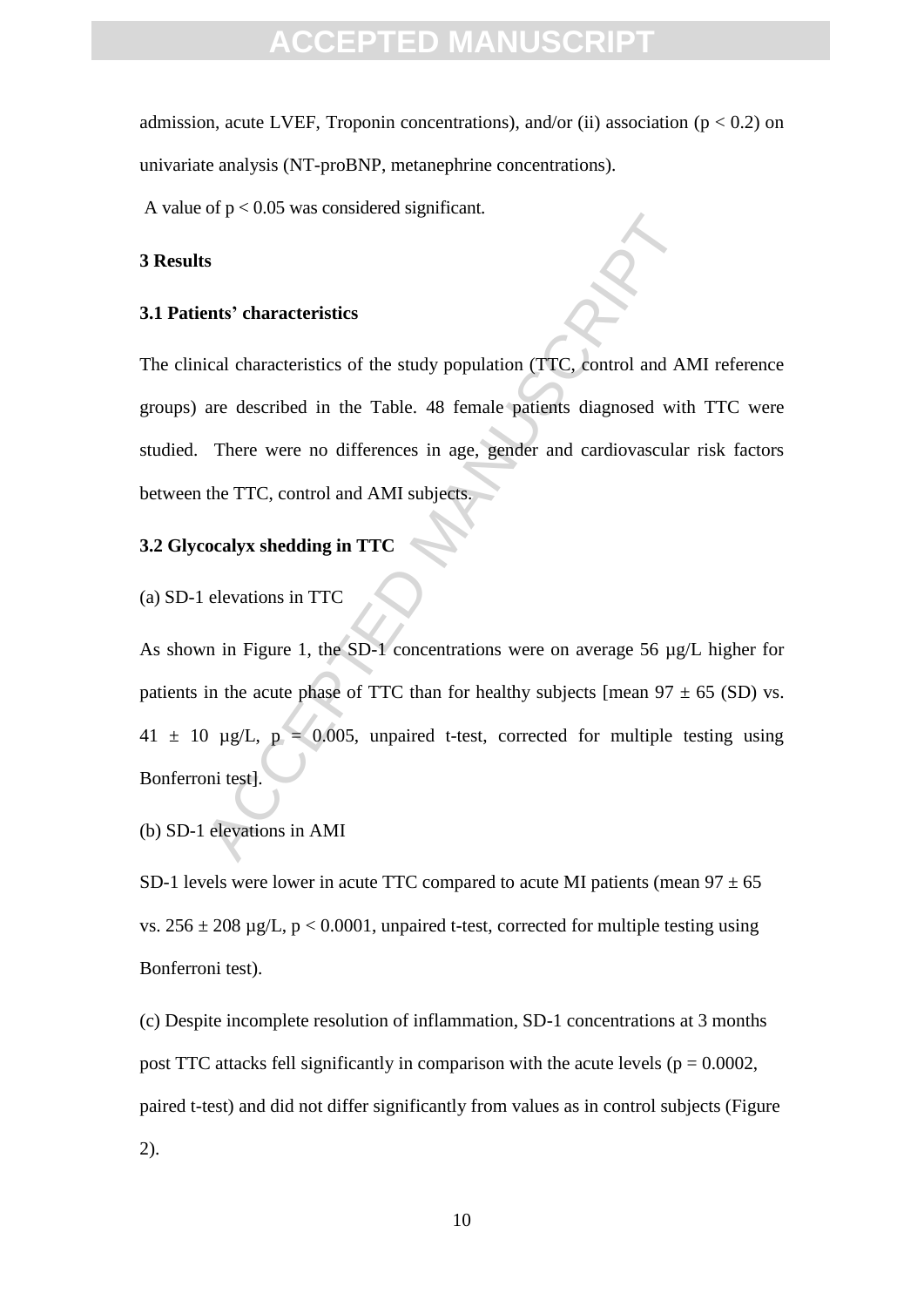### **3.3 Associations between SD-1 concentrations and extent of severity of acute episodes**

There were no correlations between SD-1 concentrations and extent of severity of acute episodes, as measured by lowest BP within 24 hours of admission, acute LV EF, Troponin, NT-proBNP, normetanephrine and metanephrine concentrations.

On multivariate analyses, the extent of SD-1 elevation in TTC patients was not related to any of the chosen markers of attack severity or to patients' age.

#### **4. Discussion**

ere no correlations between SD-1 concentrations and extent of sevisodes, as measured by lowest BP within 24 hours of admission, a<br>n, NT-proBNP, normetanephrine and metanephrine concentrations<br>ivariate analyses, the extent TTC is often associated with hypotension during its acute stages, and with the development of myocardial oedema [7]. The extent of hypotension is not well correlated with left ventricular systolic dysfunction [12]. While the oedema has been ascribed to myocardial inflammation, this association has never been shown to be causative.

In the current study, we have shown that SD-1 release into plasma is markedly increased during the acute stages of TTC, and was approximately the same in magnitude as in AMI. Furthermore, this release returned to normal levels 3 months post onset of TTC.

Several factors already implicated in TTC are known to activate the process of GCS. Notably, both catecholamines and BNP are known stimuli for the process [10, 11]. Furthermore, there is considerable evidence that activation of matrix metalloproteinases represents a major stimulus for glycocalyx disruption [13], but no studies to date have evaluated this potential issue in TTC.

One residual issue is the precise sequence of biochemical/physiological events in TTC. For example, SD-1 release might be a "secondary" event, stimulated via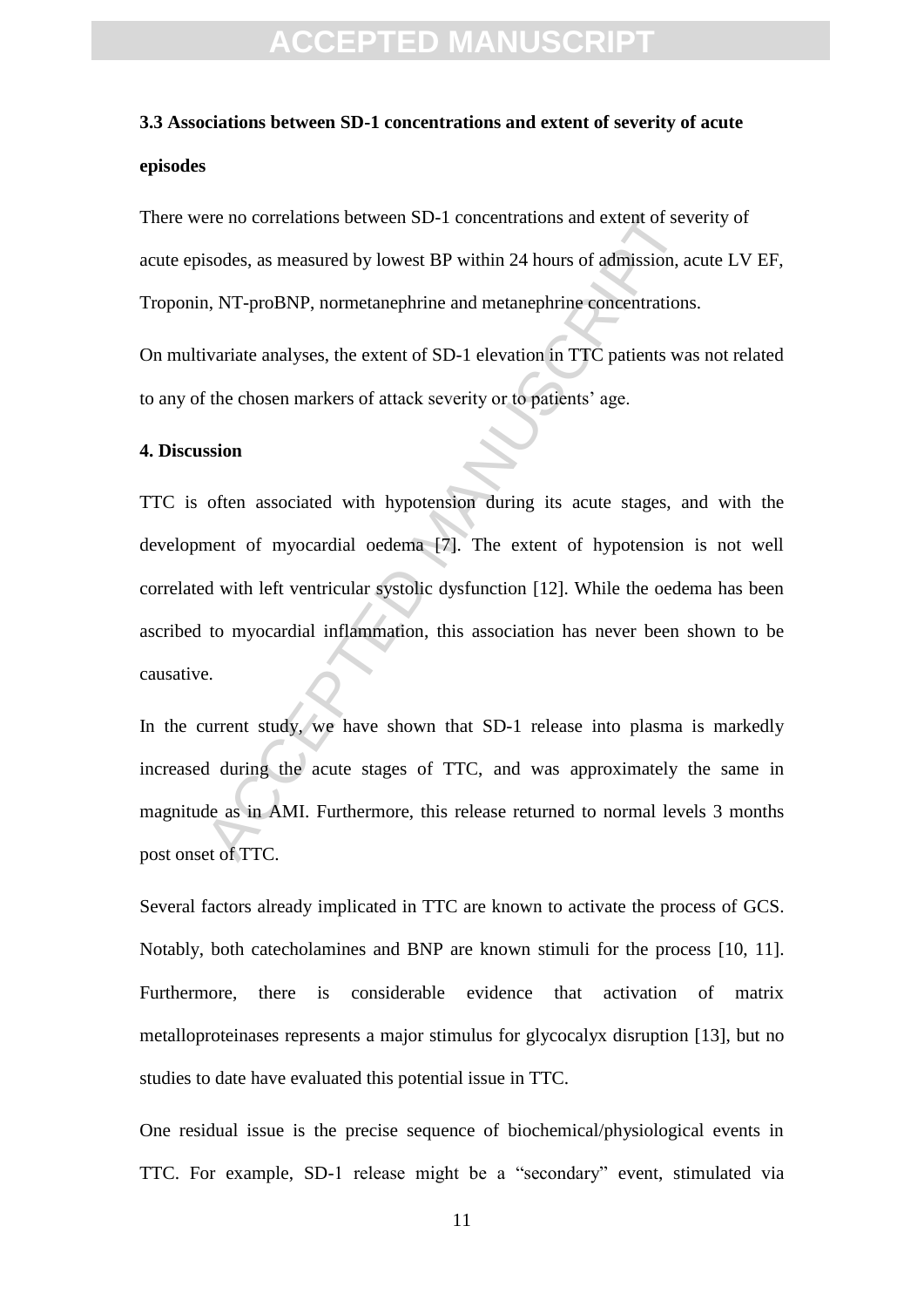inflammation-mediated BNP release [11]. Alternatively, it could be a "primary" mechanistic change, whereby catecholamine effects translate to neutrophil permeation of damaged coronary vessels and thus to myocardial inflammation.

These findings should also focus attention on vascular function in TTC. GCS results not only in endothelial dysfunction [14] but also in abnormal responses to shear stress [15]. A study by Cecchi [16] showed that microvascular coronary reactivity was indeed abnormal in TTC, but the cause of this was not evaluated. GCS also facilitates monocyte adhesion to the venular endothelium and subsequent transmigration into the myocardium [17].

notings should also focus attention on vascular function in TTC.<br>in endothelial dysfunction [14] but also in abnormal responses to<br>study by Cecchi [16] showed that microvascular coronary responses to<br>study by Cecchi [16] s These findings also have substantial potential clinical applicability. For example, it may be that myocardial oedema accounts for impaired ventricular torsion and resultant decreases in cardiac output. Oedema within the pulmonary circulation could occur without substantial elevation of wedge pressures, via transudation of pulmonary capillary fluid. Importantly, ACE inhibitors, which appear to prevent recurrences of TTC, may limit matrix metalloproteinase (MMP) activation [18, 19]. Furthermore, low dose doxycycline represents a further potential therapeutic avenue via MMP inhibition [13].

The study has some limitations. The precise time course of release SD-1 was not investigated and it is also uncertain whether the process has completely resolved after 3 months. If indeed this is the case, the reason for hysteresis between inflammation and syndecan-1 release is uncertain. Given that the precipitant for TTC episodes was in theory a "pulse" release if catecholamines, it would be desirable to compare the time course of such a "pulse" with that of onset of glycocalyx shedding. This is in practice very difficult, because the time of onset of TTC cannot always be precisely estimated, and because only levels of the catecholamine derivatives normetanephrine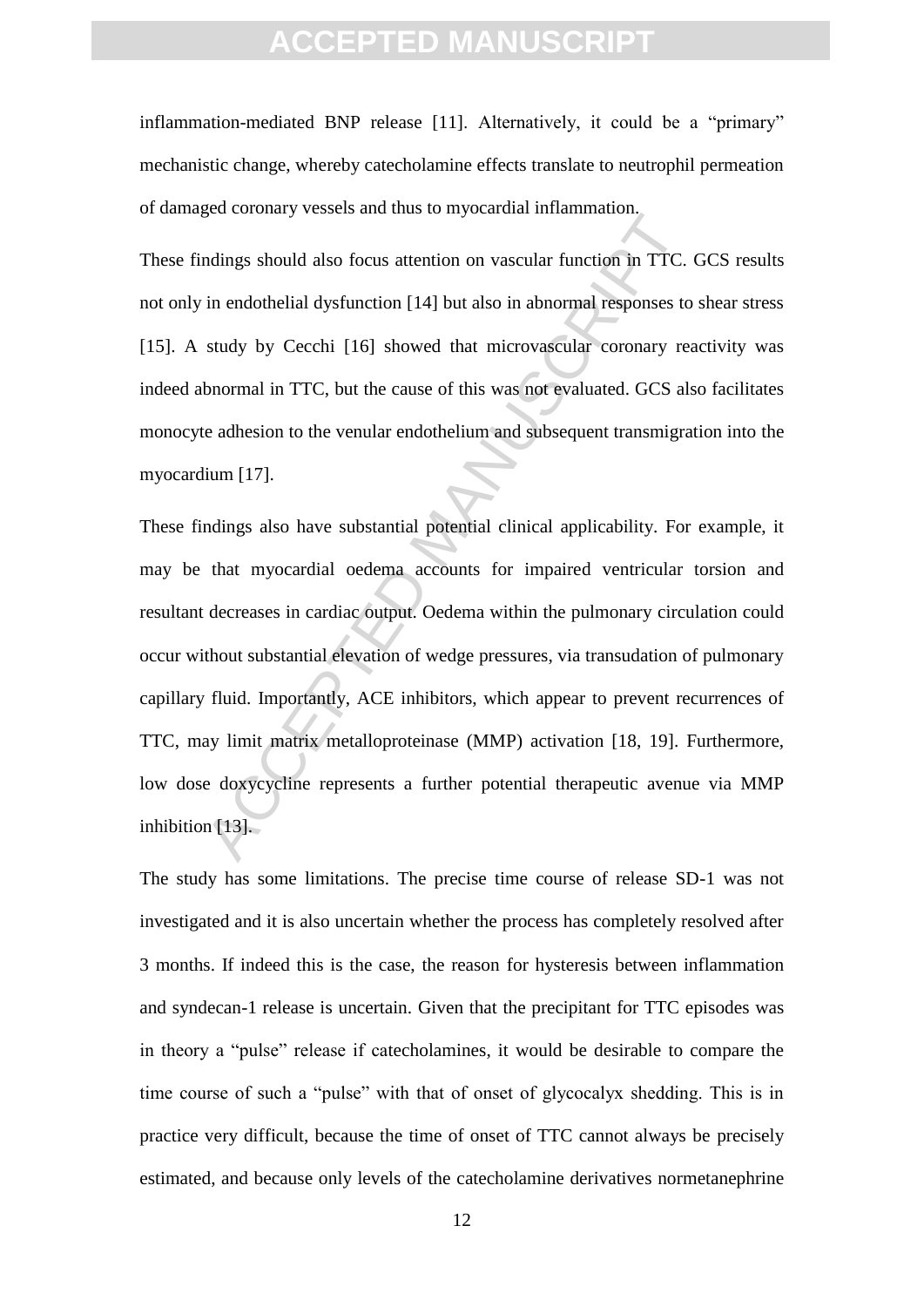and metanephrine were measured (and even so, at a single time point). There was also an inevitable and variable delay between patient presentation and the diagnosis of TTC, so that initial sampling occurred 1-3 days post onset of symptoms: again this may have obscured the "time" peak of SD-1 release.

In conclusion, TTC is associated with acute release into plasma of SD-1. Investigation of the possible role of this process in the pathophysiology and potential therapeutics of TTC is appropriate.

CCEPTED MANUSCRIPT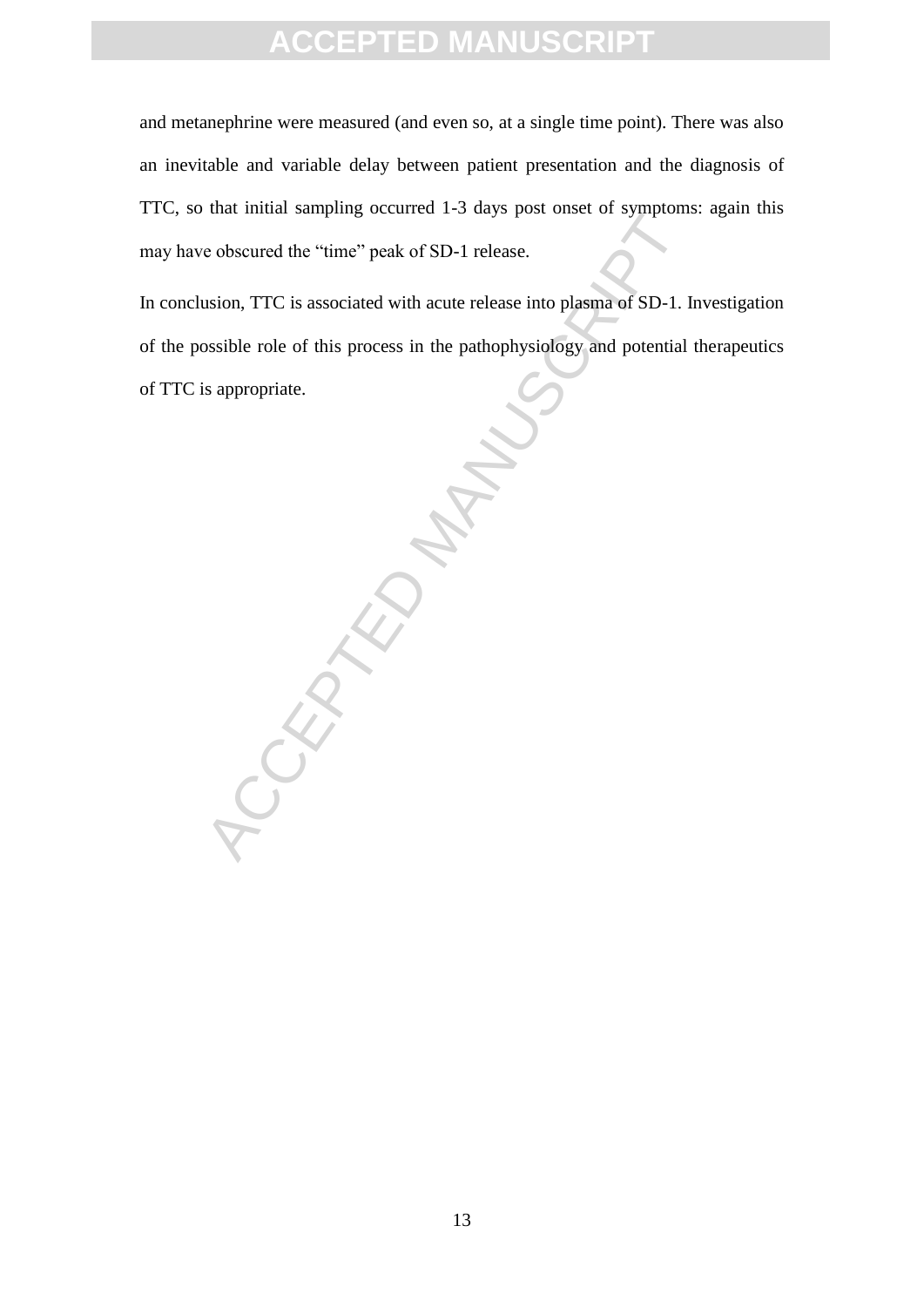#### **References**

[1] Sharkey SW, Windenburg DC, Lesser JR, Maron MS, Hauser RG, Lesser JN, et al. Natural history and expansive clinical profile of stress (tako-tsubo) cardiomyopathy. Journal of the American College of Cardiology. 2010;55:333-41.

ress<br>
Rey SW, Windenburg DC, Lesser JR, Maron MS, Hauser RG, Les<br>
al history and expansive clinical profile of stress (tako-tsubo)<br>
syopathy. Journal of the American College of Cardiology. 2010;55<br>
H, Tateishi H, Uchida T. [2] Sato H, Tateishi H, Uchida T. Tako-Tsubo–like left ventricular dysfunction due to multivessel coronary spasm. In: K Kodama, K Haze and M Hori, Editors, Clinical aspect of myocardial injury: from ischemia to heart failure (in Japanese), Kagakuhyoronsha Publishing Co, Tokyo. 1990:56–64.

[3] Raman B, Singh K, Zeitz CJ, Horowitz JD. Takotsubo cardiomyopathy presenting as S-T elevation myocardial infarction: Not gone but forgotten? International journal of cardiology. 2014;172:e261-2.

[4] Templin C, Ghadri JR, Diekmann J, Napp LC, Bataiosu DR, Jaguszewski M, et al. Clinical Features and Outcomes of Takotsubo (Stress) Cardiomyopathy. The New England journal of medicine. 2015;373:929-38.

[5] Singh K, Carson K, Usmani Z, Sawhney G, Shah R, Horowitz J. Systematic review and meta-analysis of incidence and correlates of recurrence of takotsubo cardiomyopathy. International journal of cardiology. 2014;174:696-701.

[6] Nguyen TH, Neil CJ, Sverdlov AL, Mahadavan G, Chirkov YY, Kucia AM, et al. N-terminal pro-brain natriuretic protein levels in takotsubo cardiomyopathy. The American journal of cardiology. 2011;108:1316-21.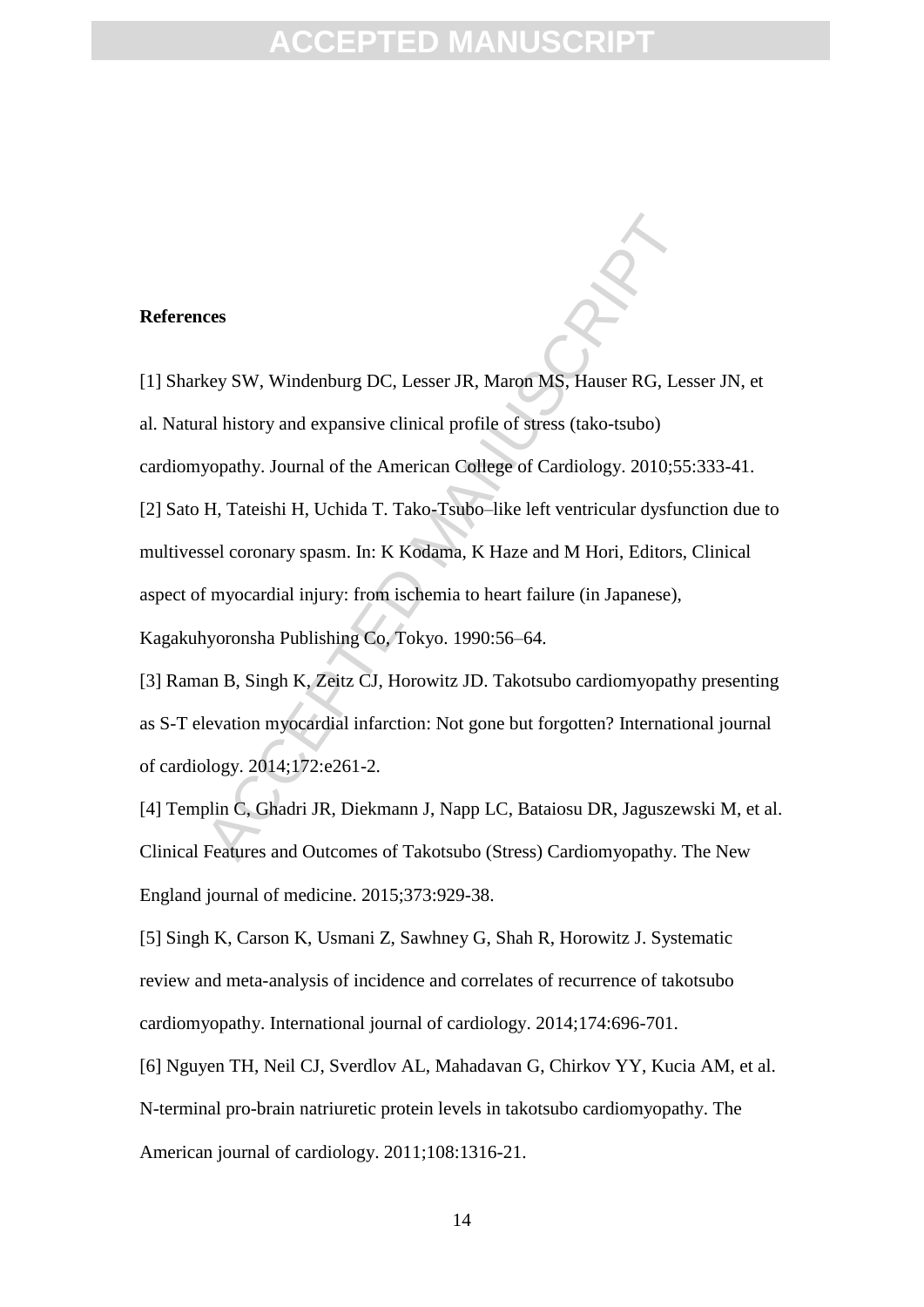[7] Neil C, Nguyen TH, Kucia A, Crouch B, Sverdlov A, Chirkov Y, et al. Slowly resolving global myocardial inflammation/oedema in Tako-Tsubo cardiomyopathy: evidence from T2-weighted cardiac MRI. Heart (British Cardiac Society). 2012;98:1278-84.

1278-84.<br>
Son DK, Neil CJ, Henning A, Cameron D, Jagpal B, Bruce M, et a<br>
ardiomyopathy: A Heart Stressed Out of Energy? JACC Cardiova<br>
2015;8:985-7.<br>
Inda CH, de Carvalho Borges M, Schmidt A, Marin-Neto JA, Pazi<br>
on of th [8] Dawson DK, Neil CJ, Henning A, Cameron D, Jagpal B, Bruce M, et al. Tako-Tsubo Cardiomyopathy: A Heart Stressed Out of Energy? JACC Cardiovascular imaging. 2015;8:985-7.

[9] Miranda CH, de Carvalho Borges M, Schmidt A, Marin-Neto JA, Pazin-Filho A. Evaluation of the endothelial glycocalyx damage in patients with acute coronary syndrome. Atherosclerosis. 2016;247:184-8.

[10] Ostrowski SR, Pedersen SH, Jensen JS, Mogelvang R, Johansson PI. Acute myocardial infarction is associated with endothelial glycocalyx and cell damage and a parallel increase in circulating catecholamines. Crit Care. 2013;17:R32.

[11] Jacob M, Saller T, Chappell D, Rehm M, Welsch U, Becker BF. Physiological levels of A-, B- and C-type natriuretic peptide shed the endothelial glycocalyx and enhance vascular permeability. Basic Res Cardiol. 2013;108:347.

[12] Chong CR, Neil CJ, Nguyen TH, Stansborough J, Law GW, Singh K, et al. Dissociation between severity of takotsubo cardiomyopathy and presentation with shock or hypotension. Clinical cardiology. 2013;36:401-6.

<span id="page-15-0"></span>[13] Lipowsky HH, Lescanic A. The effect of doxycycline on shedding of the glycocalyx due to reactive oxygen species. Microvasc Res. 2013;90:80-5.

[14] Ramnath R, Foster RR, Qiu Y, Cope G, Butler MJ, Salmon AH, et al. Matrix metalloproteinase 9-mediated shedding of syndecan 4 in response to tumor necrosis factor alpha: a contributor to endothelial cell glycocalyx dysfunction. FASEB J. 2014;28:4686-99.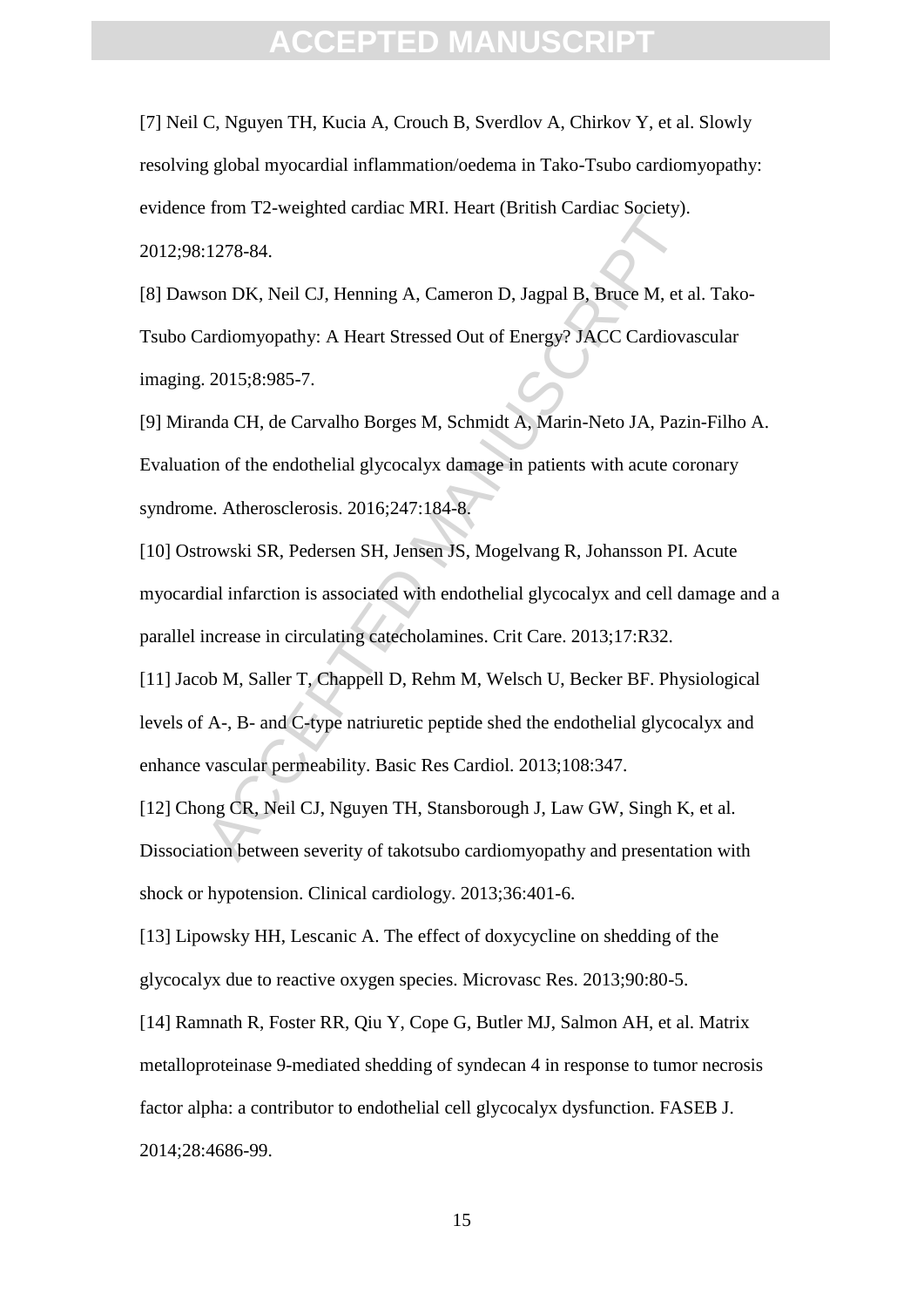[15] Koo A, Dewey CF, Jr., Garcia-Cardena G. Hemodynamic shear stress characteristic of atherosclerosis-resistant regions promotes glycocalyx formation in cultured endothelial cells. Am J Physiol Cell Physiol. 2013;304:C137-46. [16] Cecchi E, Parodi G, Giglioli C, Passantino S, Bandinelli B, Liotta AA, et al. Stress-induced hyperviscosity in the pathophysiology of takotsubo cardiomyopathy. The American journal of cardiology. 2013;111:1523-9.

Extendinations: The Varignotic Certain School. Extendion. The Critical Adduced hyperviscosity in the pathophysiology of takotsubo cardio<br>relican journal of cardiology. 2013;111:1523-9,<br>andmann S, Schirmer SH, Hekking LH, P [17] Grundmann S, Schirmer SH, Hekking LH, Post JA, Ionita MG, de Groot D, et al. Endothelial glycocalyx dimensions are reduced in growing collateral arteries and modulate leucocyte adhesion in arteriogenesis. J Cell Mol Med. 2009;13:3463-74. [18] Alsac JM, Journe C, Louedec L, Dai J, Julia P, Fabiani JN, et al. Downregulation

of remodelling enzymatic activity induced by an angiotensin-converting enzyme inhibitor (perindopril) reduces the degeneration of experimental abdominal aortic aneurysms in a rat model. Eur J Vasc Endovasc Surg. 2011;41:474-80.

[19] Okada H, Watanabe Y, Kikuta T, Kobayashi T, Kanno Y, Sugaya T, et al. Bradykinin decreases plasminogen activator inhibitor-1 expression and facilitates matrix degradation in the renal tubulointerstitium under angiotensin-converting enzyme blockade. J Am Soc Nephrol. 2004;15:2404-13.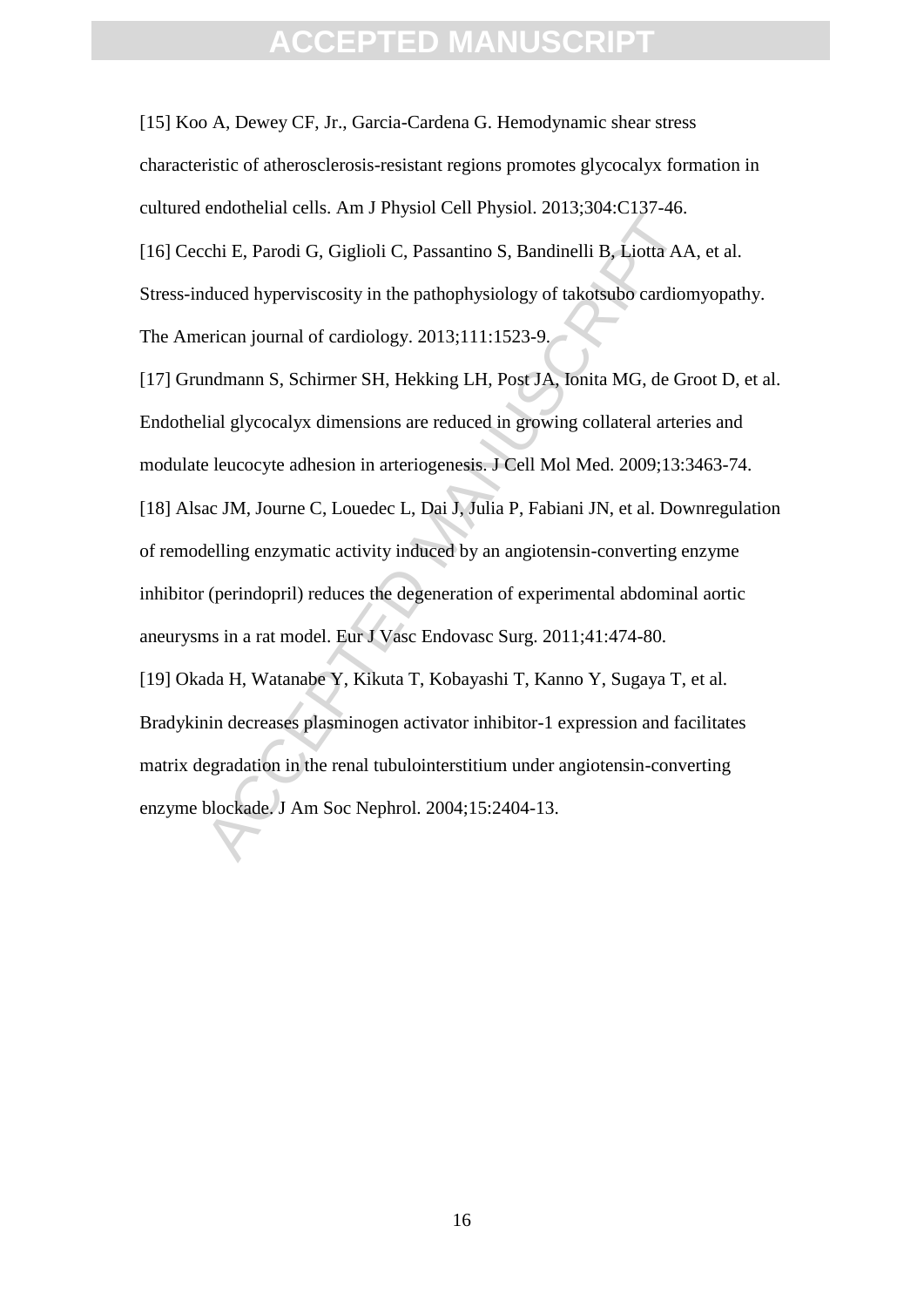### **Figure legends:**

Figure1: Plasma SD-1 levels in control subjects, acute TTC, and AMI patients. p < 0.0001 for heterogeneity (1-way ANOVA);  $(** = 0.005$  for acute TTC vs. controls,  $*$ < 0.0001 for acute TTC vs. AMI, unpaired t-test, corrected for multiple testing using Bonferroni test).

Figure 2: Changes in plasma syndecan-1 levels in individual TTC patients over 3 months' recovery ( $p = 0.0002$ , paired t-test).

CEPTED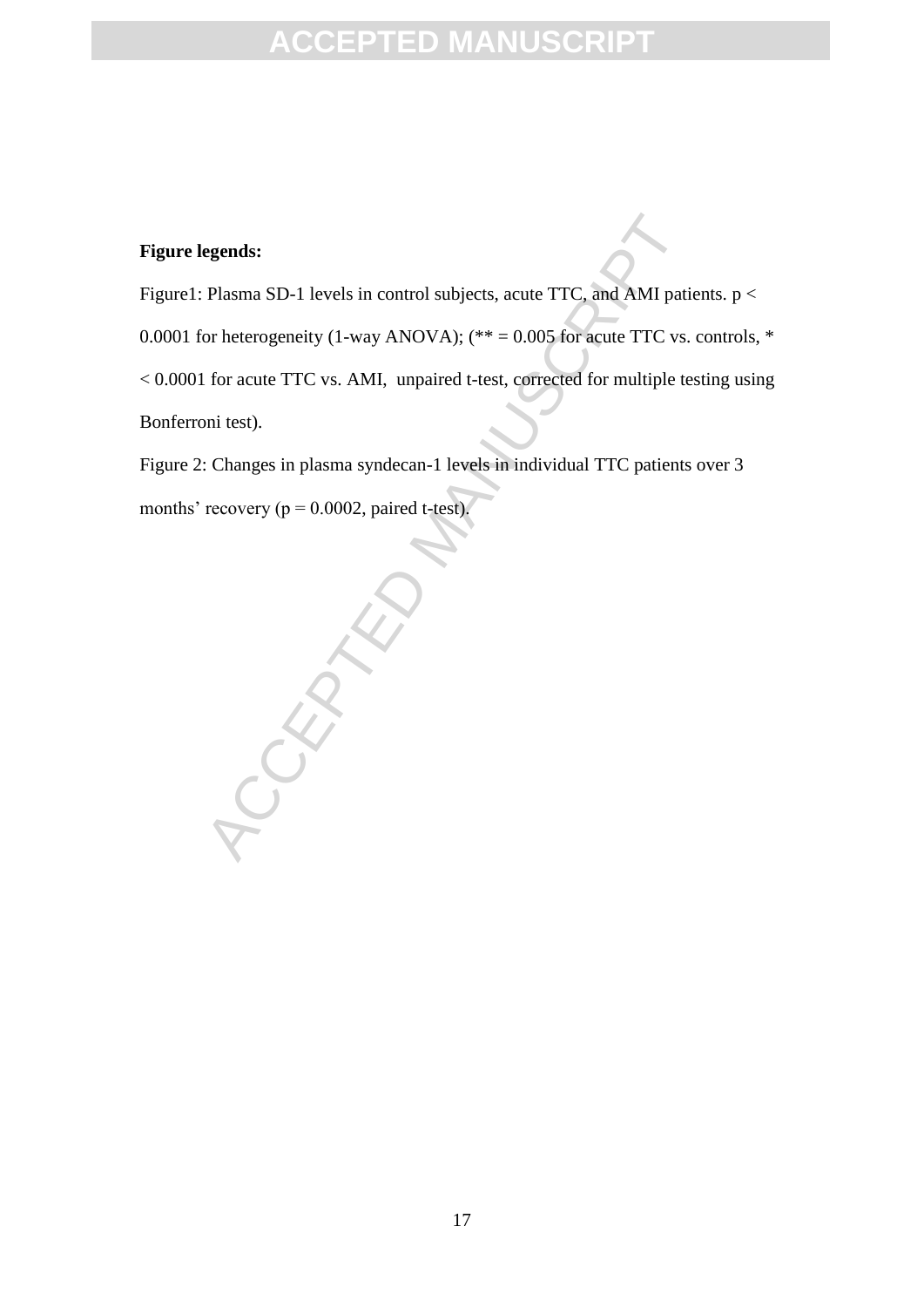Table: Patients' characteristics. *There were no statistically significant differences* 

*between groups in any parameter.*

ACCEPTED MANUS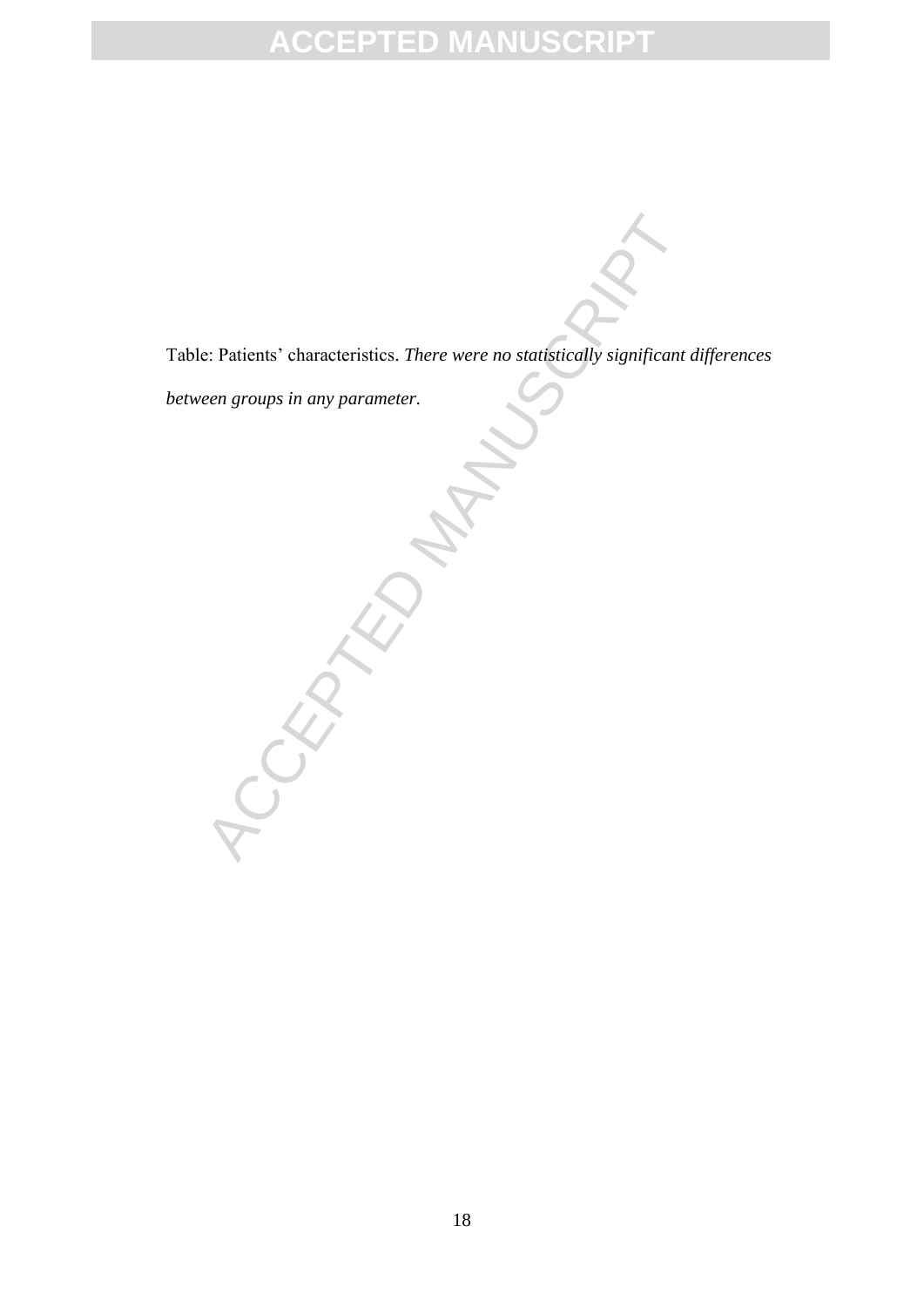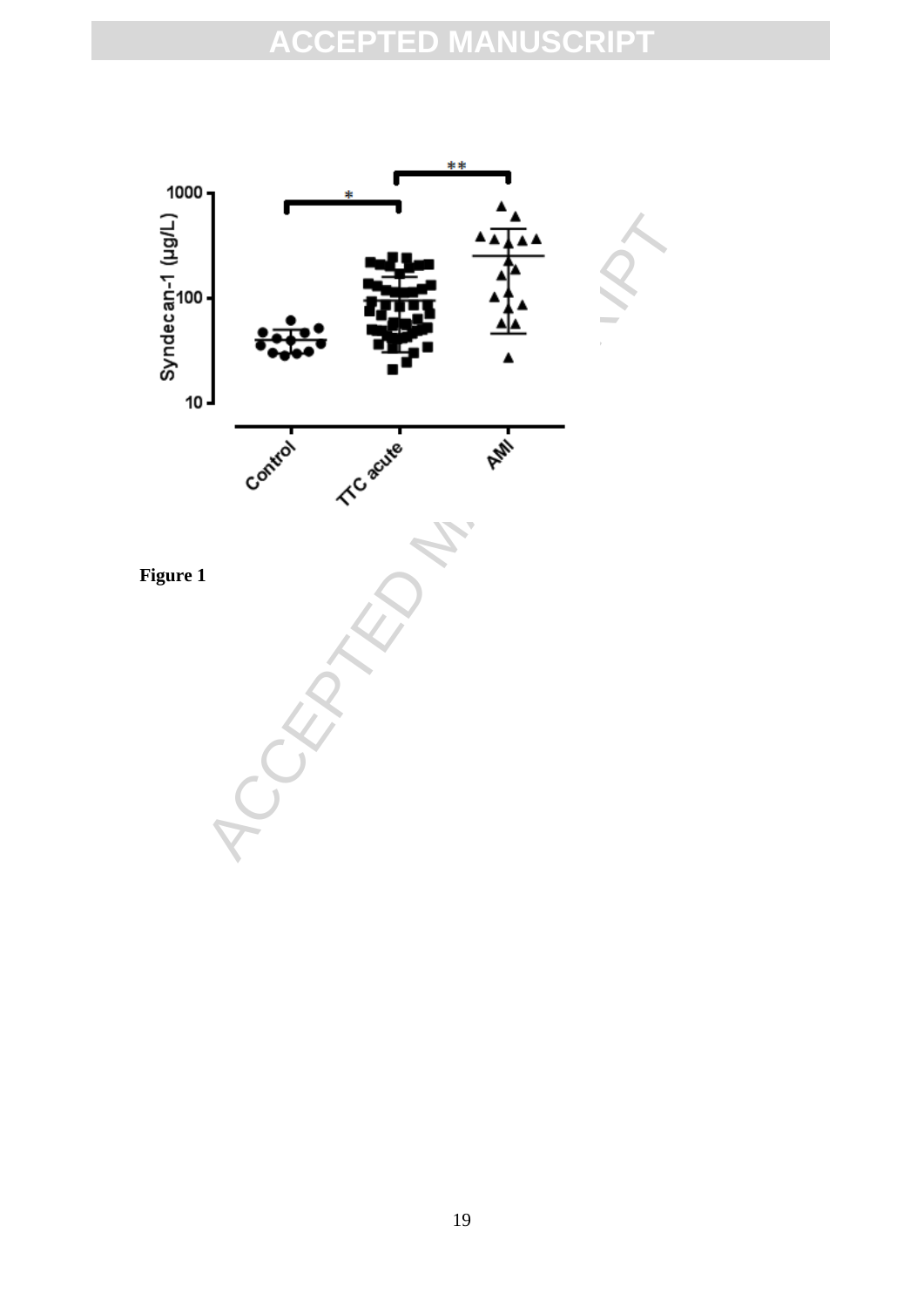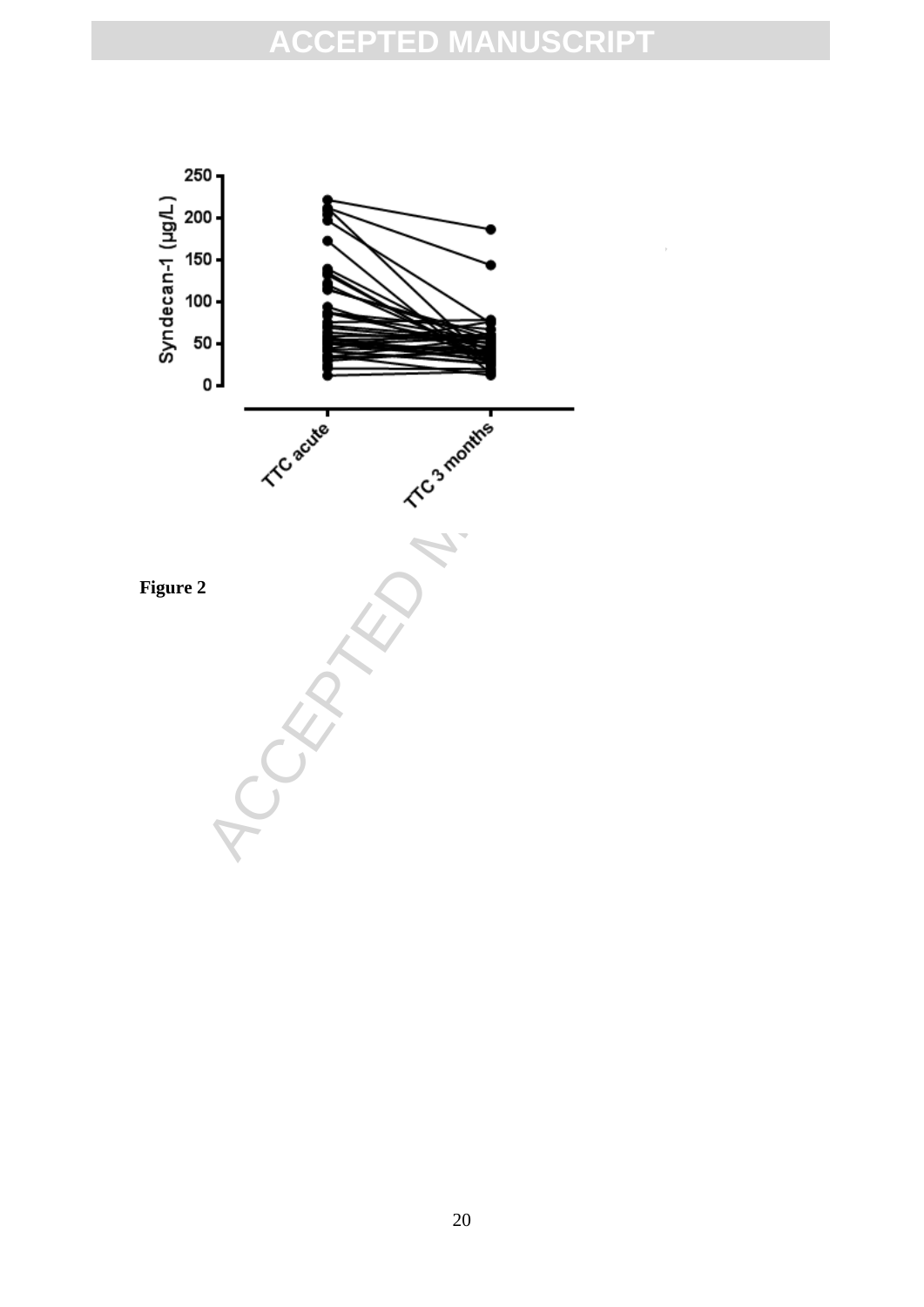Table: Patients' characteristics. *There were no statistically significant differences between groups in any parameter.*

| Tuiting thumwithditio. There were no sumsheumy significant alfferences |             |            |             |
|------------------------------------------------------------------------|-------------|------------|-------------|
| between groups in any parameter.                                       |             |            |             |
|                                                                        |             |            |             |
|                                                                        |             |            |             |
|                                                                        |             |            |             |
|                                                                        | <b>TTC</b>  | Controls   | AMI         |
| Parameters                                                             |             |            |             |
|                                                                        | $(n = 48)$  | $(n = 12)$ | $(n = 17)$  |
|                                                                        |             |            |             |
| Age (mean $\pm$ SD)                                                    | $67 \pm 14$ | $64 \pm 7$ | $70 \pm 14$ |
|                                                                        |             |            |             |
| Current/past smoking (%)                                               | 28          | $11\,$     | 25          |
|                                                                        |             |            |             |
| Hypertension (%)                                                       | 63          | 32         | 63          |
|                                                                        |             |            |             |
| Diabetes mellitus (%)                                                  | 28          | 21         | 13          |
|                                                                        |             |            |             |
| Dyslipidemia (%)                                                       | 40          | 32         | 31          |
|                                                                        |             |            |             |
|                                                                        |             |            |             |
|                                                                        |             |            |             |
|                                                                        |             |            |             |
|                                                                        |             |            |             |
|                                                                        |             |            |             |
|                                                                        |             |            |             |
|                                                                        |             |            |             |